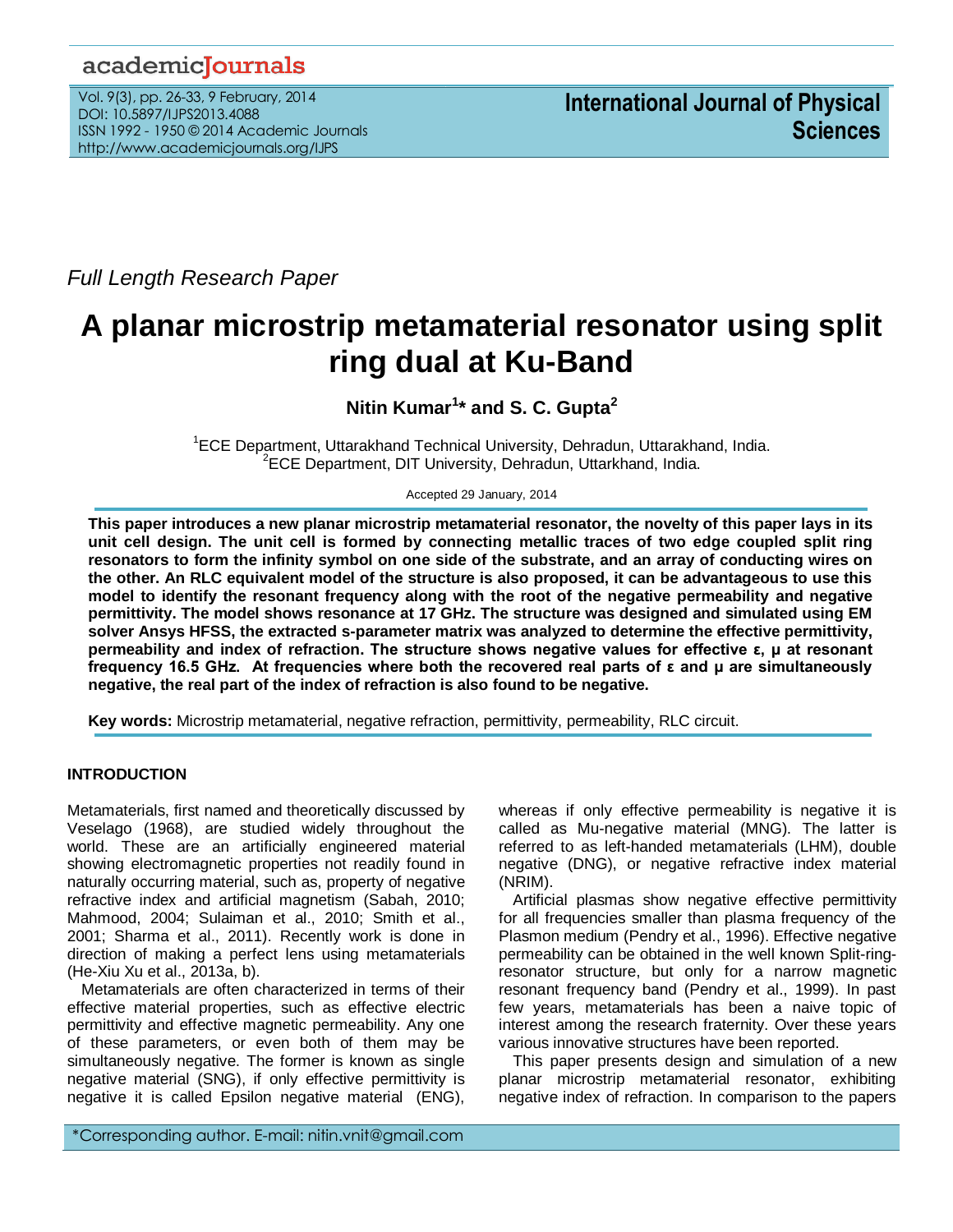

**Figure 1.** A Circular Split-Ring Resonator Structure (SRR).



**Figure 2a.** Structure of Infinity Shaped Metamaterial (ISM) kept in a waveguide with wave-ports.



**Figure 2b.** Schematic diagram of ISM, showing the boundary conditions: PEC and PMC boundaries respectively.

 $\longrightarrow E$ 

cited here, the novelty of this paper lies in the unit cell design, where two edge coupled circular split-ring resonators are connected to form the infinity symbol and an array of straight wire conductors is also used. The overall size of the metamaterial unit is very small 6 mm  $\times$ 8 mm. Since the geometry of the structure resembles the shape of mathematical symbol 'infinity' it will be referred to as Infinity Shaped Metamaterial (ISM) in rest of the paper. The structure was simulated using Ansys HFSS and the extracted s-parameter values  $(S_{11}$  and  $S_{21})$  was analyzed to calculate index of refraction. The results promises a bandwidth of around 8 GHz (~8.5 to 16.5 GHz).

Many researchers have done the analysis of SRR unit cells and SRR arrays, and shown that SRRs behave as LC resonators that can be excited by external magnetic flux. The analysis of SRRs by accurate circuit models can be effectively used to estimate the behavior of SRR structures in a simple, efficient manner. Also, explicit relationships between electrical parameters, dimensions of the SRR structure and its frequency dependent transmission/reflection behavior may be found.

Another method called NRW technique (Suganthi et al., 2012) was also used to calculate effective permittivity and effective permeability from s-parameters, using which refractive index can be calculated. The results obtained from all techniques were compared and found in satisfactory agreement with each other.

## **DESIGN SETUP**

Figure 1 above shows a single Circular Split-Ring Resonator, and Figure 2a shows the unit cell of Infinity Shaped Metamaterial (ISM).

It has been shown in various papers that a single SRR provides magnetic resonance and supports negative effective permeability (Pendry et al., 1999), in this paper it can be seen from Figure 2a that, ISM can be formed by connecting traces of two SRRs in edge coupled configuration in the shape of mathematical symbol 'infinity'. This structure behaves as 2 SRR's connected in series. Figure 2a also shows the ground plane, which is composed of an array of straight wire conductors instead of a continuous sheet of copper. These straight wire conductors are placed directly beneath the slit of the SRRs lying on other side of the substrate; they will provide a virtual path for the currents to continue flowing in the split rings.

conditions: PEC and PMC boundaries respectively. The extricture is fed RF signals ranging from 15 to 18 GHz, As suggested by Pendry et al. (1996), the electric field should be parallel to the wire while the magnetic field should be perpendicular to the SRR. To retrieve the scattering parameters the radiation setup of the structure is done in an air filled waveguide. The electric (PEC) and magnetic (PMC) fields are defined over the walls of the waveguide in such a manner that the aforementioned conditions are satisfied, and is shown in Figure 2b. The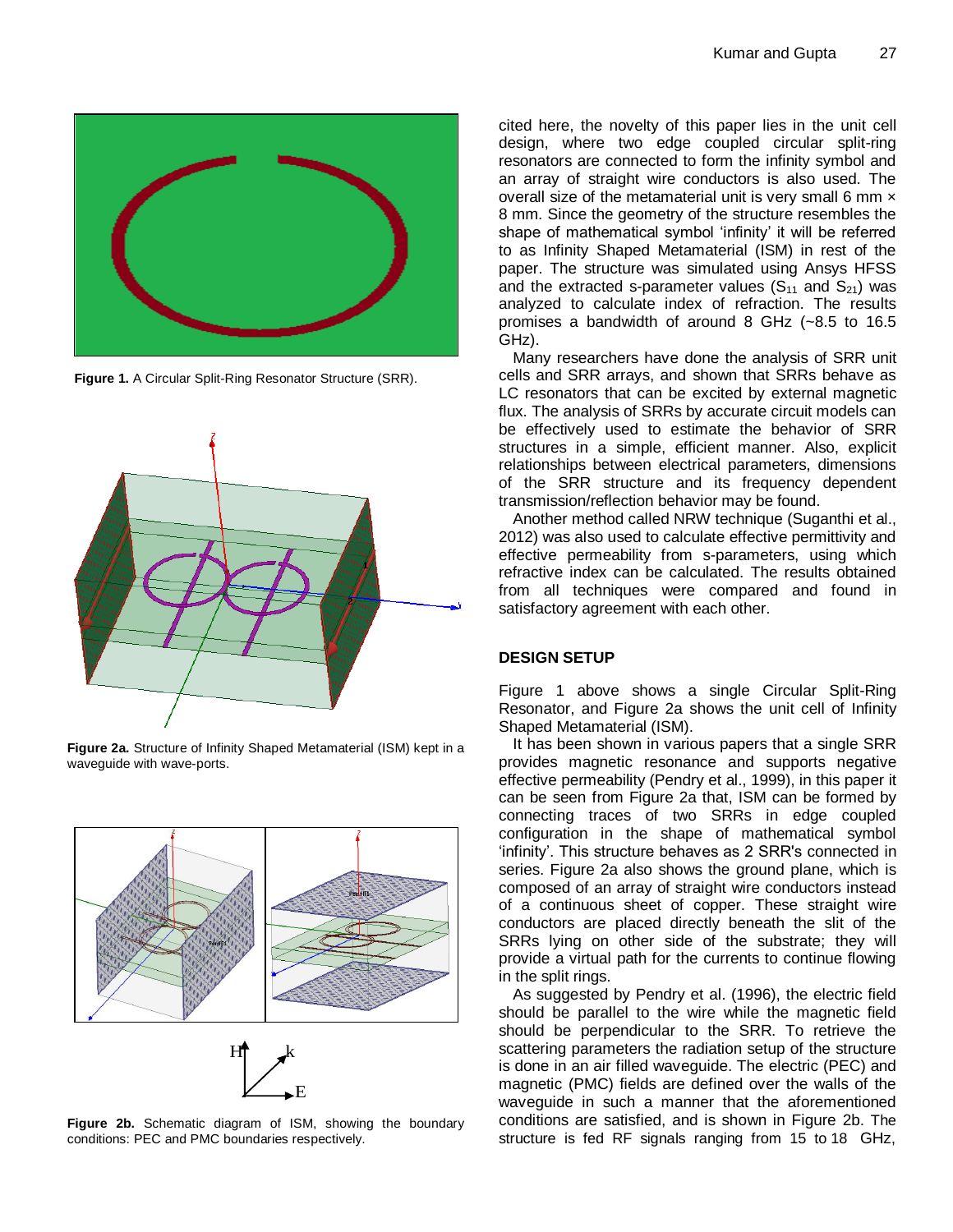**Table 1.** Parameter table.

| <b>Parameters</b>                      | <b>Values</b>    |
|----------------------------------------|------------------|
| Substrate (Duroid (tm)) with Thickness | $0.786$ mm       |
| Relative dielectric constant           | 1.1              |
| Radius of outer circle of the ring     | $2 \text{ mm}$   |
| Radius of inner circle of the ring     | $1.8 \text{ mm}$ |
| Width of split/Width of wire conductor | $0.2 \text{ mm}$ |



**Figure 3.** Simplified equivalent circuit of ISM unit cell.



**Figure 4.** Distribution of current over the metallic rings, also showing the addition of current in the area common to both rings.

with the help of wave-ports (Figure 2a). The physical parameters of the structure are mentioned in Table 1.

Thus, the proposed structure ISM is a composite of split-rings and array of wires; both components are required to obtain negative effective permittivity and negative effective permeability in a single structure.

#### **Two port equivalent circuit model of ISM**

The simplified two-port equivalent circuit representation suggested for ISM unit cell is shown in Figure 3, where *L*  is the self-inductance of the metal loop, which can be computed by the expressions given in (Mondher et al., 2011). The model parameter *C* is the capacitance computed for split ring calculated as:

# $C = Cpp + Cs$

where *Cpp* and *Cs* are parallel plate and surface capacitances, respectively. The resonant frequency of the structure can be calculated by  $f = \frac{1}{2\pi LC}$ . For simplicity of design and calculations, the effect of coupling between strip used as ground and metallic SRRs is neglected; similarly the mutual coupling effect between the two SRRs connected to form 'infinity' is also neglected. Since the two metallic traces are connected together in series w.r.t the feeding, the current flowing in two rings must combine additively in the area common to both the rings. The same is verified by plotting the distribution of current over the metallic rings using HFSS, and is shown in Figure 4.

The electrical parameters of the model are computed as:

$$
L = \mu_0 r \left[ \log \left( \frac{2r}{g} \right) + 0.9 + 0.2 \left( \frac{g}{2r} \right)^2 \right] \tag{1}
$$

where, L represents the inductance of SRR, g represents the width of the split, and r is the average or mean radius. To calculate the total capacitance, a simple analytical approximate expression may be used. First, the surface capacitance is determined analytically by using analytical expressions for the electric field of a split-ring, and is given by (Mondher et al., 2011):

$$
C_s = \frac{2\varepsilon_0(t+w)}{\pi} \log \frac{4r_i}{g} \tag{2}
$$

where,  $C_s$  is the surface capacitance,  $\varepsilon_0$  permittivity of free space, w represents the width of the metallic split ring, t thickness of the metal used for split ring,  $r_i$  inner radius of the split ring, and g width of the split.

Secondly, the gap capacitance or parallel plate capacitance of the split is computed as:

$$
C_{pp} = \frac{\varepsilon_0 \varepsilon_r A}{g} \tag{3}
$$

where, *Cpp* is the parallel plate capacitance (of the split), *ε<sup>r</sup>* relative permittivity, *A* is area of the plate of capacitor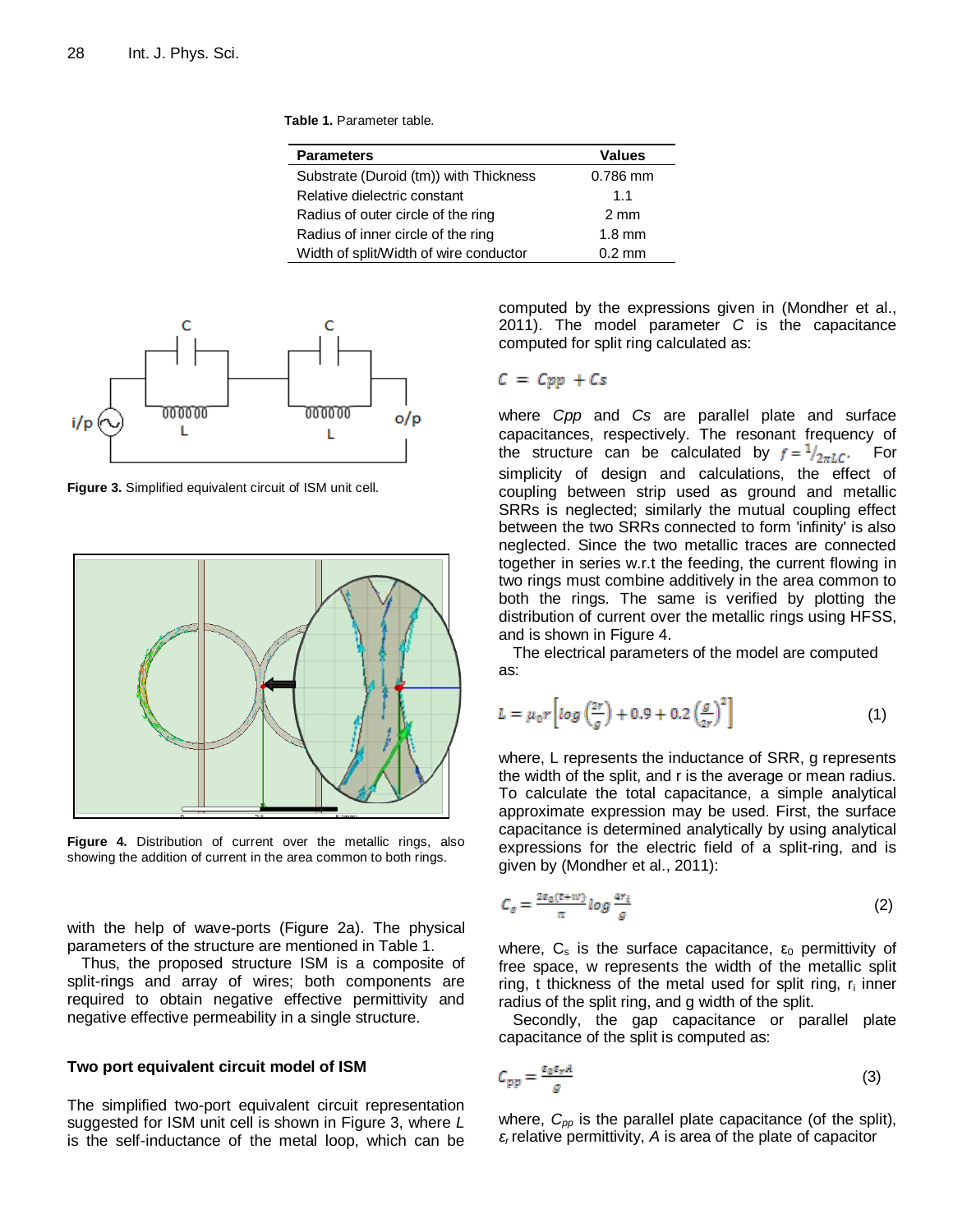

**Figure 5.** Array of two ISM elements.



**Figure 6.** (i) Refractive Index (ii) Wave impedance versus Frequency.



Figure 7. (i) Effective permittivity, (ii) Effective permeability versus Frequency in GHz.

(here  $A=t * w$ ). Using the above formulae, the value of inductance and capacitance was calculated, and the resonant frequency using these values comes out to be ~17 GHz.

A linear array of two elements (shown in Figure 5) was then developed and analyzed, the coupling effects between two ISM unit cells can be described by a parallel RC circuit in the shunt branch. This coupling equivalent circuit is connected in series between two ISM blocks. The coupling parameters  $C_m$  and  $L_m$  can be computed by similar approaches used for the computation of the parameters *C* and *L* mentioned previously. The effect of mutual coupling between two ISM elements was found to be too small, and had a very little effect on the resonant frequency. Hence, it was not considered here.

# **SIMULATION AND RESULTS**

The ISM structure was designed and simulated using EM solver Ansys HFSS. With extracted s-parameter matrix, value of refractive index *n* and wave impedance *z* was calculated using the following equations (Sabah, 2010; Smith et al., 2001).

$$
n = \frac{1}{kd} \cos^{-1} \left\{ \frac{1 - S_{11}^2 + S_{21}^2}{2S_{21}} \right\} \tag{4}
$$

$$
z = \pm \sqrt{\frac{(1 + s_{11})^2 - s_{21}^2}{(1 - s_{11})^2 - s_{21}^2}}
$$
(5)

The value of effective permittivity ε and effective permeability  $\mu$  then may be computed as  $\varepsilon_{eff} = n/z$  and  $\mu_{eff} = n * z.$ 

The condition Im{n}≥0 fix the choice for sign of '*n*'. Similarly the condition Re{z}≥0 fixes the choice for sign of '*z*'. An improved parameter retrieval method given in (Liu and Wang, 2012) is as follows:

$$
n = \frac{\ln\left(\frac{S_{21}}{1 - S_{11}\frac{z - 1}{z + 1}}\right)}{\mathrm{i}k d} \tag{6}
$$

where, *k* is wave number, *d* is thickness of ISM unit cell.

We calculate *z* first, and then *n* can be calculated from Equation (6). All of the above formulae were programmed in MATLAB 2009a to obtain the required plots. Refractive index versus frequency curve using Equation (6) and wave impedance using Equation (5) are shown in Figures 6 and 7:

After calculating *n* and *z*, the value of effective permittivity and permeability was computed and the graphs versus frequency are shown below:

The graphs above suggests metamaterial behavior of ISM at ~16.5 GHz. Although the results above are calculated using well known techniques, one more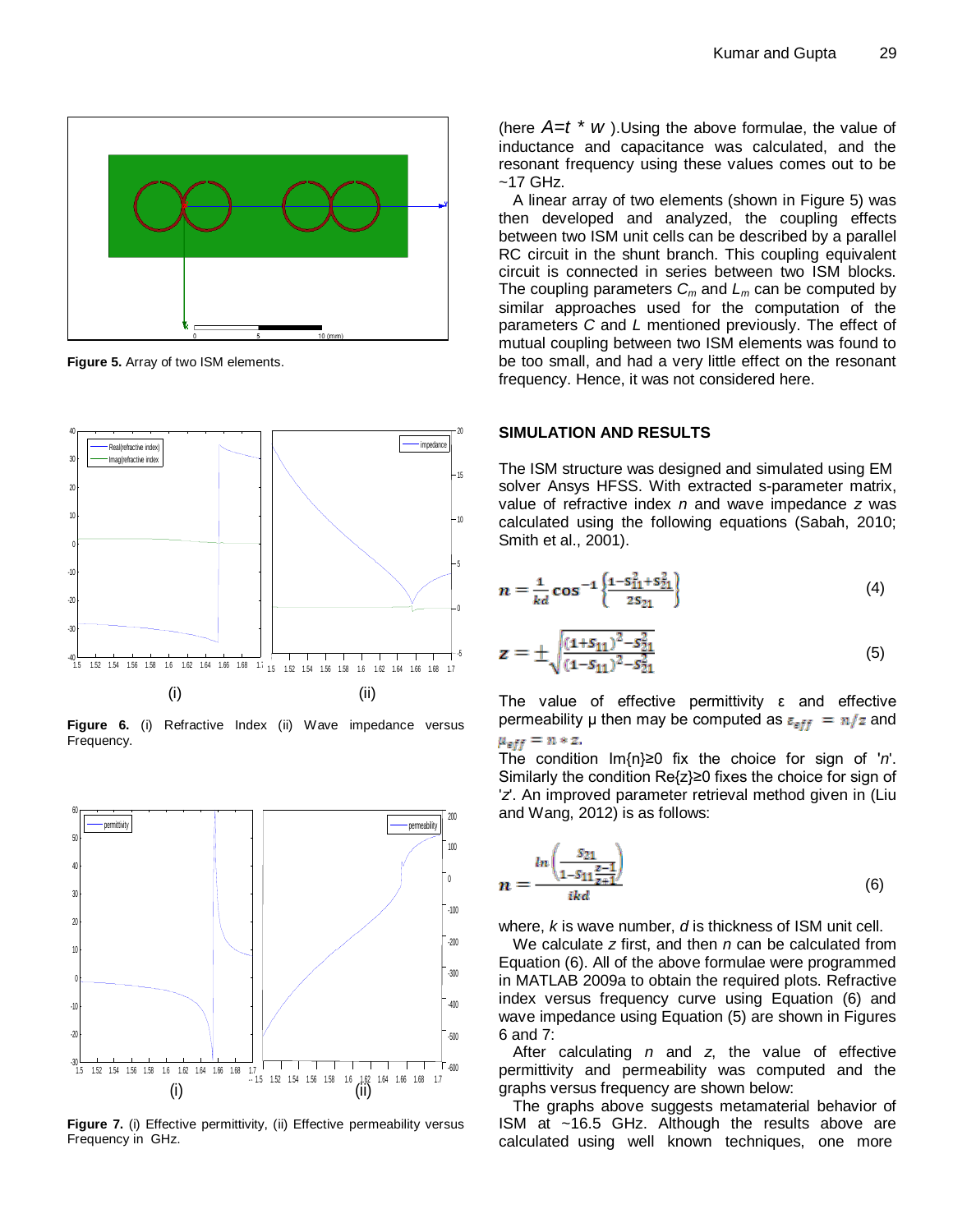

**Figure 8.** Effective permittivity versus Frequency in GHz.



**Figure 9.** Effective permeability versus Frequency in GHz.



**Figure 10.** Refractive Index versus Frequency in GHz.

technique, the NRW parameter retrieval approach is also used in this paper to reinforce the results already obtained. A separate MATLAB code was developed based on NRW approach to find the medium properties using extracted S11 and S21 parameters. The results obtained using NRW approach shown in Figure 8 to 10 are in satisfactory agreement with those produced from Equation (4) to (6) (shown in Figures 6 and 7). The *εeff* and *μeff* of the medium are related to *S*-parameters by the Equations (7) and (8) below (Suganthi et al., 2012):

$$
\varepsilon_{eff} = \frac{2}{jk_0 d} \frac{1 - V_1}{1 + V_1} \tag{7}
$$

$$
\mu_{eff} = \frac{2}{jk_0 d} \frac{1 - V_2}{1 + V_2} \tag{8}
$$

where  $k_0$  is a wave number equivalent to  $2\pi/\lambda_0$ , *d* is the thickness of the substrate and *V*1 and *V*2.

$$
V_1 = S_{21} + S_{11} \tag{9}
$$

$$
V_2 = S_{21} - S_{11} \tag{10}
$$

After calculating *εeff* and *μeff* using above equations, refractive index *'n'* can be computed using:

$$
n = \pm \sqrt{\varepsilon_{eff}} * \mu_{eff} \tag{11}
$$

Using MATLAB, graphs for effective permittivity, effective permeability, refractive index versus frequency are plotted and are shown in Figures 8 to 10:

Figure 10 shows negative value of refractive index below ~16.5 GHz. The results obtained from HFSS for ISM unit cell and for linear array of 1×2 ISM elements are shown in Figures 11 and 12.

In Figures 11 and 12 the dip in value of  $S_{11}(dB)$ , shows the resonant frequency of ISM unit cell and array of 1×2 ISM elements, respectively. The resonant frequency in both cases is 16.58 and 16.5 GHz, approximately same. The graph (Figure 13(i)) shows the phase of  $S_{11}$  and  $S_{21}$ (Radians) for ISM unit cell and its array. The phase of  $S_{11}$  and  $S_{21}$  crosses each other and shows zero crossing at resonant frequency, which suggests the presence of metamaterial property. Also, the metamaterial property was preserved in case of linear array of two or more elements.

For further analysis a linear array of 10 elements was prepared to observe any deviation in resonant frequency, Figure 14 shows the structure and results for a linear array of 10 elements. From the results (Figure 13 (ii)) it may be observed that the shift in resonant frequency is too small to be considered.

The results obtained for a single ISM element, array of 1×2 ISM elements, and array of 1×10 ISM elements, all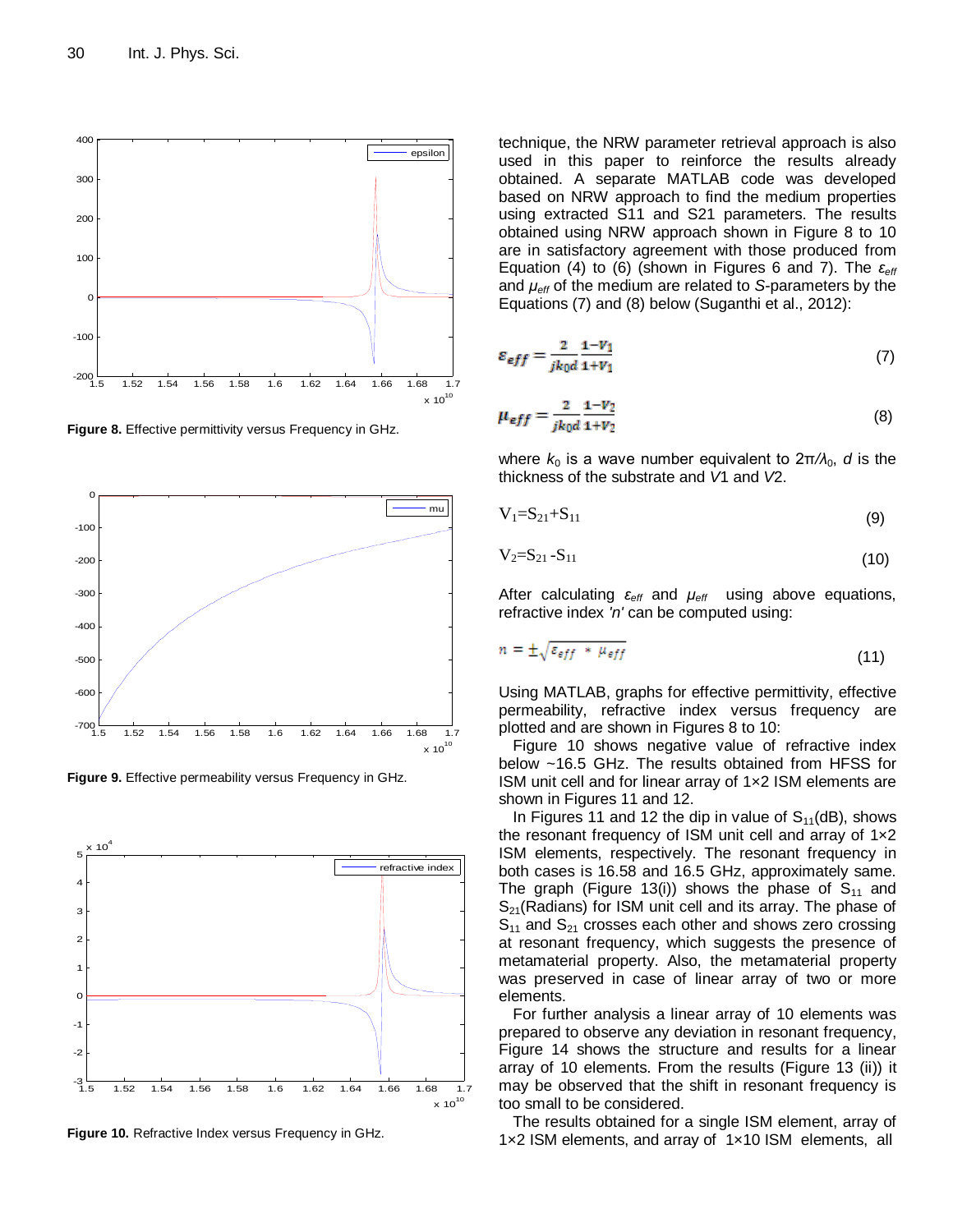

Figure 11. S<sub>11</sub>(Red), S<sub>21</sub>(Brown) in dB versus Frequency for ISM unit cell.



Figure 12. S<sub>11</sub>(Red), S<sub>21</sub>(Brown) in dB versus Frequency for 1x2 array ISM.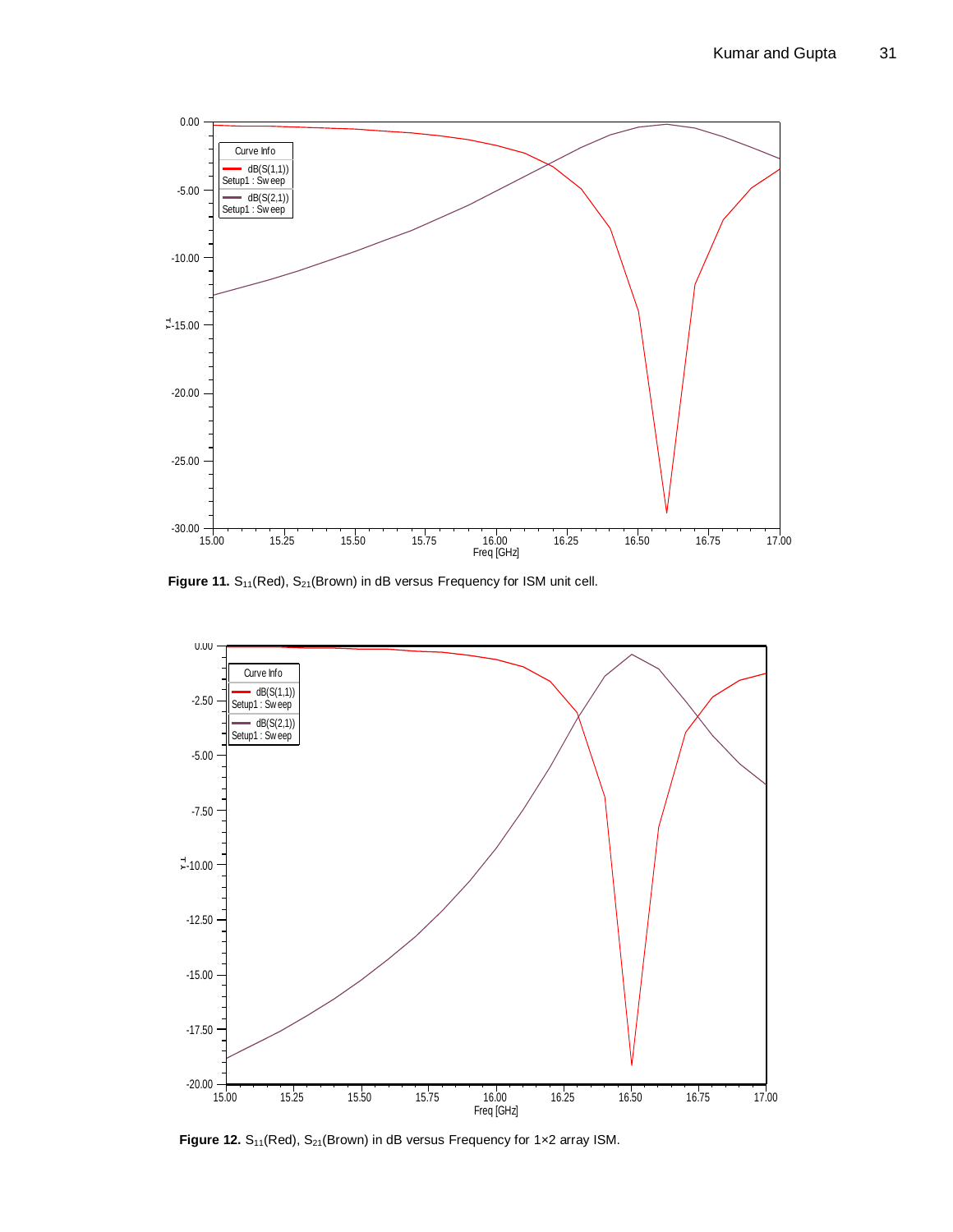

Figure 13. Phase of S11 (red), S21(brown) in radians, (i) ISM unit cell, (ii) Array of 1x2 ISM elements versus Frequency in GHz.



**Figure 14.** Linear array 10 elements (i) Structure, (ii) S11(red) and S21(brown) in dB, (iii) Phase of S11(red), S21(brown) in radians.